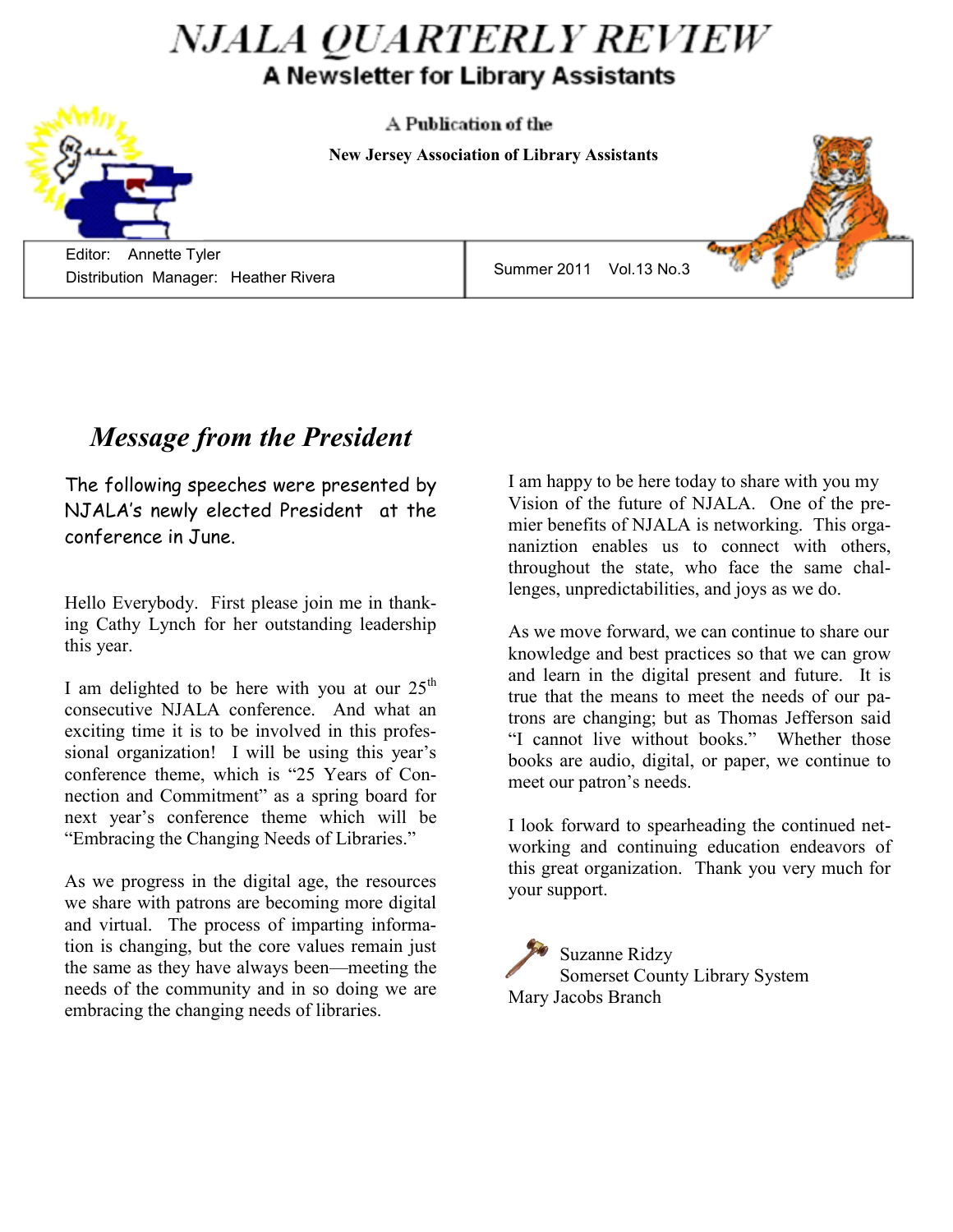#### **Connections**

<span id="page-1-0"></span>Thanks to those of you who participated in the Tabletop Surveys, created and compiled by Marie Krosnick, for the conference on June 7. Below and on page 6 are some of the comments you were kind enough to share with us. Stay tuned to future newsletters for other categories.

 $T$  h e **verson** cards were for positive kudos: How do your manager, supervisor, staff, or you make your job work and make other staff members feel like a part of the team and create a positive/fun work situation? If this doesn't happen, what realistic, practical, cheap ideas, or solutions do you have?

With a few exceptions these comments were positive. We hope you are included in an environment where you feel valued and respected. To those of you who don't have that experience we hope you find some of these comments encouraging.

Our library is like a family. The gap between "professional" and "support" staff is closing with the addition of new employees, involving both staff and faculty members in decision making factors. I see a lot more diversity on committees and groups.

Book Café discussions are a positive step.

During the first hour of our day the circulation staff members try to share with one another a positive experience that makes us laugh and starts the day in an upbeat manner.

Other staff members help pick up some of the work when I'm not there. Everybody knows what to do.

I believe it's all personality—we have a wonderful time while getting all our work finished.

As a staff member I make everyone feel part of the team by complimenting them on their achievements. We make it fun by laughing through the bad situations. I always tell a staff member if they handle a situation with .

patrons maturely. I compliment a lot on appearances.

We have significant personnel problems due to lack of leadership. Some of the difficulties are related to facility problems.

My supervisor makes me feel like I am part of a team, because she includes me in decision making. She values my input and treats me with respect. She makes work fun and comfortable.

My Director lets me know that she appreciates me. She also supports my involvement in NJALA.

My supervisor has always maintained a positive/can-do attitude … with each and every patron and with me. There are no stupid questions. Her approach to any challenge is to discover the positive, which she always does. She decorates our office for each season and makes a warm, welcoming environment, which is never stuffy.

There is an informal manner at the main desk.

The staff in my department are very supportive of each other. Even when things go wrong we try to remain as positive as possible and keep a sense of humor. Positive feedback is invaluable.

It would be nice, just once, to be unexpectedly called into our manager's office and receive some positive comments, instead of being called in for a specific or general complaint by the staff "professionals" (not the patrons).

One of our full-time library assistants sends out e-mails around the holidays to encourage us to dress alike in colors or accessories,

such as a special sticker. At Halloween some of us wore costumes. This co-worker also taped silk flowers on pens for patrons to use—and as a hint to return the pen when finished with it; the kids love this.

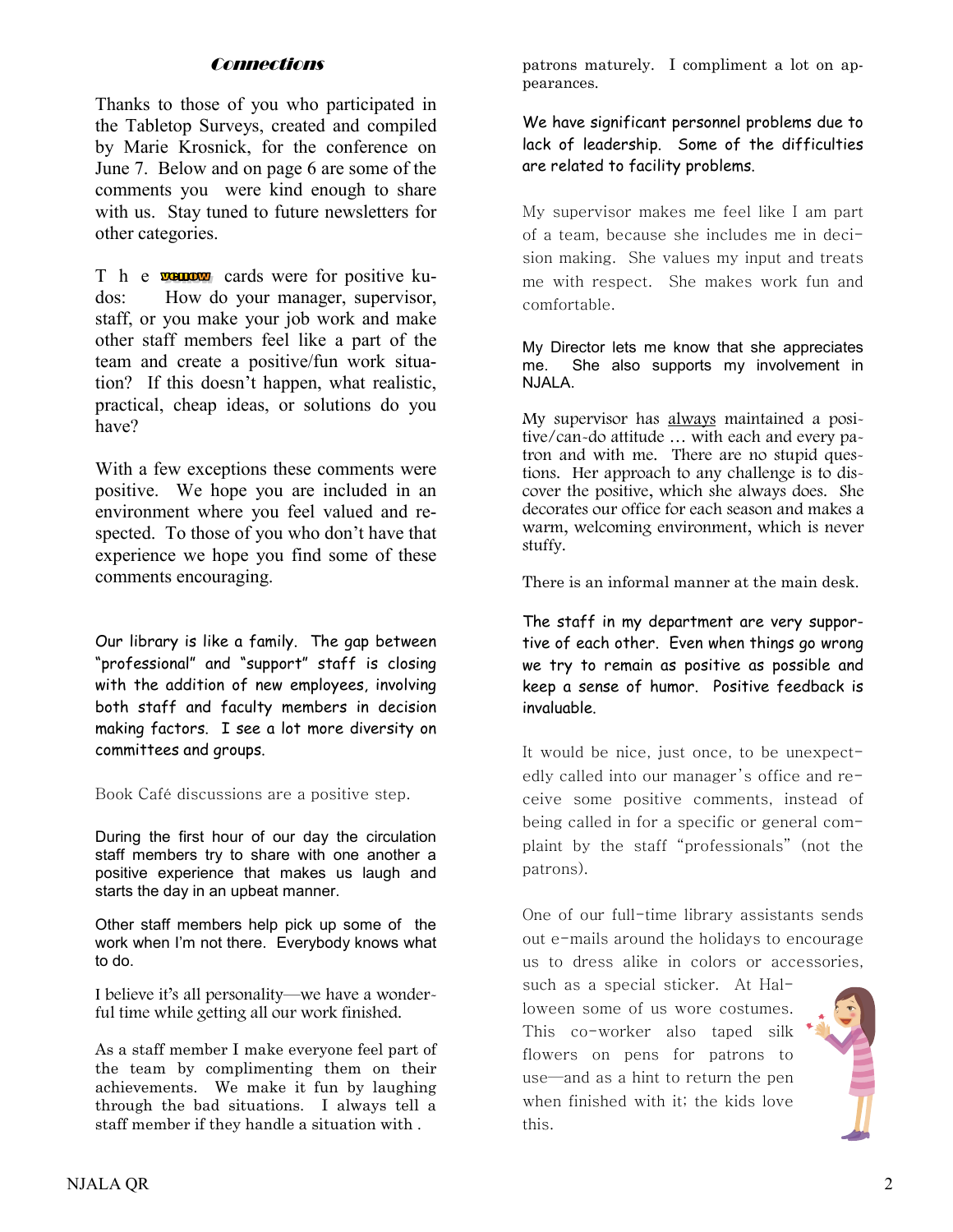### Chi-Chi-Chi—CHANGES

An important part of the annual General Business Meeting during the conference this year was the adoption of amendments to the NJALA Constitution and Bylaws. In the future voting will be conducted at annual meetings in person, rather than by mail as in the past.

By voting at the conference members of the association agreed to the following changes:

- The Constitution may be amended by an affirmative vote of two thirds of the **regular members**.
- Votes on amendments to the Constitution shall be conducted **at the General Session**.
- The Constitution and Bylaws Committee shall be responsible for **conducting the voting at the General Session**.
- **Nominations will be taken from the floor at the General Session by the Election Committee.**
- Votes on amendments to the bylaws shall be conducted by **the Constitution and Bylaws Committee at the General Session.**

### $\begin{array}{ccc} \bullet & \bullet & \bullet \end{array}$

#### It's FREE in A.C.



*International Nights*, *Jazz on the Beach*, and a *City Concert Series* are presented by the City of Atlantic City and the Atlantic City Free Public Library on select Wednesdays, Thurs-

days, Fridays, and Saturdays this summer. All shows are free. Call 609-345-2269, ext. 3115, visit [www.acfpl.org](Z:/USERS/AOT/My Documents/Corel User Files), or find them on Facebook: [www.facebook.com/acfpl](#page-1-0) for more information.

#### Conference Recap

Our 25th Annual Conference in June was a huge success. Comments that we received via our conference evaluation sheets were all overwhelmingly positive. There were quite a few compliments for the new venue at the Conference Center at Mercer County. Many of you liked the option of al fresco dining.

We were very fortunate to have had Nancy Dowd from the New Jersey State Library as our keynote speaker. Nancy's talk, about how we in library service transform lives was very well received by our membership and was thought to be very "inspirational." One member commented that Nancy's speech "set the tone for the entire conference."

Our classes were very well reviewed overall, with *Aiding Adult Literacy*, *Stress Management*, *Book Café*, and *Introduction to Microsoft Publisher* getting the highest praise from our attendees.

Thank you to everyone who took the time to leave comments, be they compliments or complaints. The Conference Planning Committee does value your feedback. WE LISTEN and do need and want your input.

Please consider joining the Conference Planning Committee. We'd love to have you and your ideas. If you can't join but would like to host a meeting we would welcome that too.

Planning for conference number 26 starts in September; please join our new Conference Co -Chairs Connie Reese and Deborah Blackwell!

Ginger Cairns Vice President/President Elect Ocean County Library System Long Beach Island Branch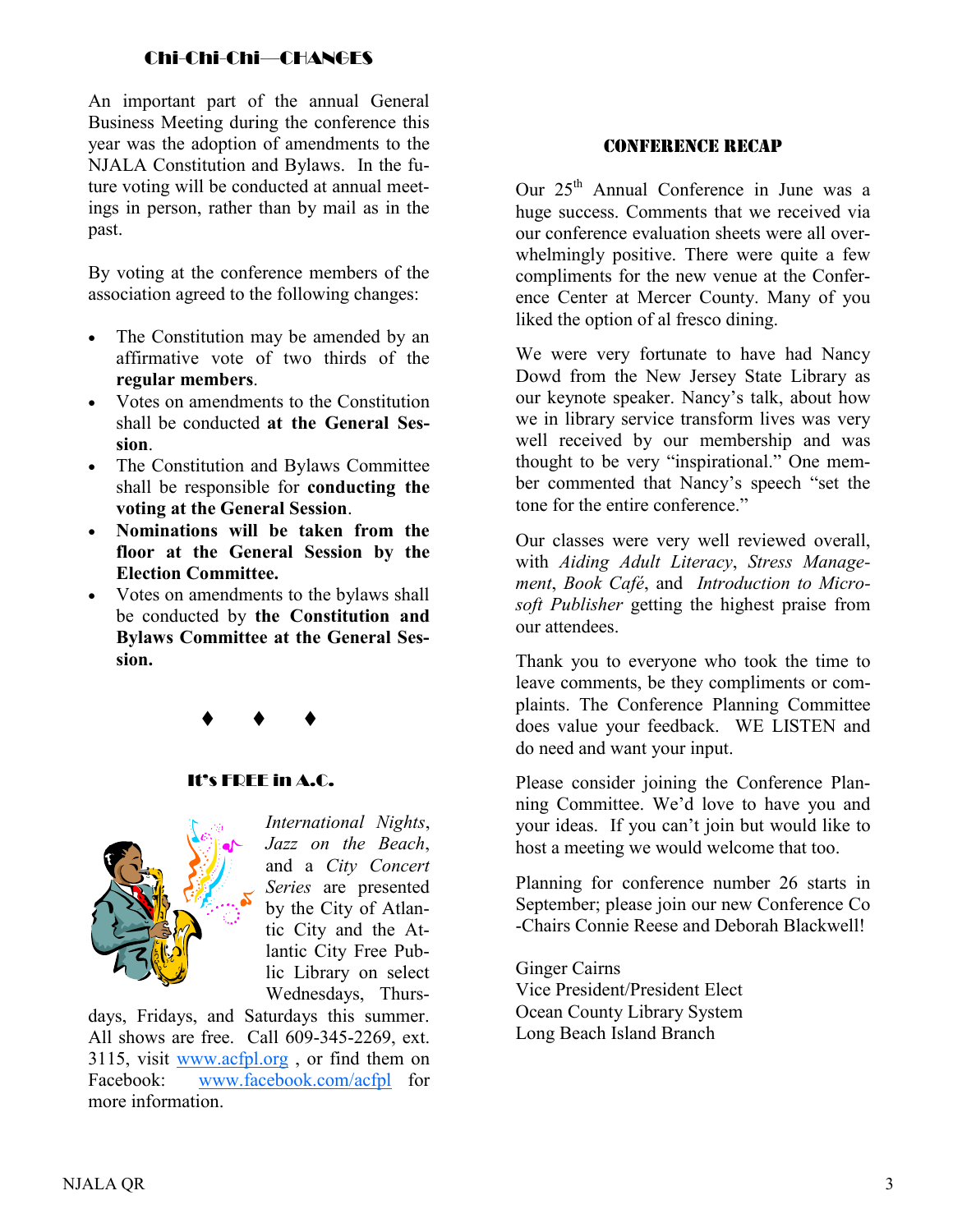#### **Happy Summer Everyone!**

I hope you all are enjoying your summer and staying cool.

As NJALA Liaison I traveled to New Orleans, LA to take part in the American Library Association (ALA) Annual Conference. While there I attended several meetings, including the Library Support Staff Interest Round Table (LSSIRT) Business and Membership Meeting. We had several guests at this meeting. Nancy Bolt from ALA/APA came to give us an update on the Library Support Staff Certification Program (LSSCP).

There are currently 182 applications and 144 active candidates—73% white and 16% people of color. 95% are female. Candidates come from 34 states, and 10 are from Bermuda. There are 400 scholarships valued at \$175.00 each or 1/2 of the registration fee which are called Registration Assistance Awards (RAA). The ALA/APA LSSCP has been working with Library Technical Assistant (LTA) programs to review their curriculum. If it meets the LSSC competencies the LTA graduate will be eligible for certification. So far three programs have signed agreements with LSSC: College of DuPage (IL), Palomar Community College (CA), and Ivy Technical College (IN). Six more programs are in various stages of the review process.

Another guest was Joseph Egan ALA Executive Board Liaison, who reported that one of the main focuses of ALA was transforming libraries. Member engagement is down by 1.5%; this year's full registered attendees totaled 11,270. He also stated that 3 years ago there were more than 160,000 library workers now the total is less than 150,000.

We voiced our concerns to Darlena Davis our LSSIRT ALA Staff Liaison regarding having another Empowerment Conference, which is LSSIRT's conference within a conference, held over 2-3 days during ALA Annual with workshops for support staff. It became a money problem as we had to pay for the speakers; we then suggested that some states, including New Jersey have support staff doing library related programs. The discussion was tabled until the ALA Mid-Winter Conference.

I went to several other meetings, The Round Table Coordinating Assembly, ALA Membership Meeting, and the ALA Budget and Planning Meeting, and a OCLC cataloging workshop.

I also attend *Library Journal*'s reception for the Para-Professional of the Year, which is now called Para-Librarian of the Year. This reception was held at Antoine's, New Orleans oldest restaurant. I have attended several receptions given by *Library Journal* since they created this award, but this one was outstanding. The recipient Gilda Ramos had everyone in tears while giving her acceptance speech; she was just so grateful, not just for the award, she was grateful for having a job, grateful for her family, grateful for her health, her co-workers, just grateful for life, she is truly a role model that we all should mold ourselves after.

I've been going to ALA Mid-Winter and Annual since 1997. This is the first year that I was so disappointed in the workshops offered. There are usually several workshops that are geared to support staff; this year aside from the few LSSCP workshops there was really nothing for support staff.

So what's a girl to do with no where to go in New Orleans? How about … go to the casino, sightseeing, shop, and eat—all in 93-100 degree weather with the heat index in triple digits and  $80\%$  + humidity. The trip was wonderful; I got to meet so many people.

May you all enjoy the rest of your summer, stay healthy and be safe.

Marilyn Jack-Brown Principal library Assistant Montclair State University NJALA Liaison LSSIRT Member At Large 973-655-4195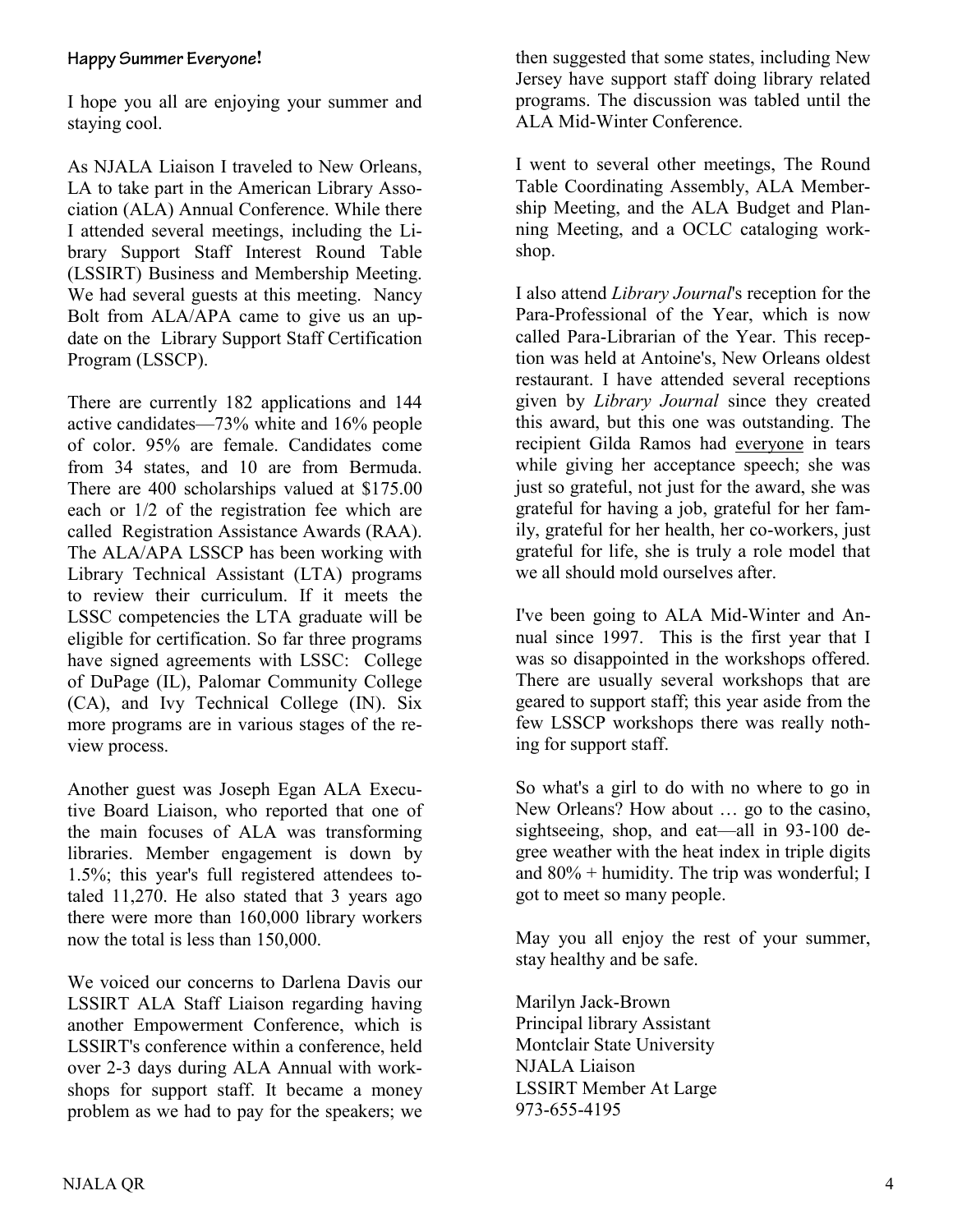## *Welcome New Members*

The following people have joined NJALA in the past year:

Brian Holovach - Mary Jacobs Memorial Branch, Somerset County Library System

Nadirah Raheem - East Orange Public Library

Janine M. Rinaldi and Donald Hansen - Bergenfield Public Library

Nina Tafuri - William Dermody Free Public Library (Carlstadt)

Linda Adens - Willingboro Public Library

Susan Busardo - Lakewood Branch, Ocean County

Rebecca Schoonmaker—Lacey Branch, Ocean County

Michael A. Cadena - Metuchen Public Library

Tilisa Caldwell - Montclair State University

Ginny Di Lullo - Cape May County

Jazmine Faherty - Mathematica Inc.

Raymond Ghaul, Ro Hill, Kristin Rothenberger, and Greer Samson - Moorestown Public Library

Ann Lewis - Somerset County

Danielle Matarangelo - Monroe Township

Tara Russell - Pennington Public Library

Debby Soine and Margaret Stankwich - Clark Public Library

#### ANOTHER STORY

Presenter Denise McCormack and NJALA member Marie Krosnick pose for Cynthia Mil-



bauer during the *Tangrams and Storytelling: A Cross Curricular Approach to Storytelling for All Audiences* class at the 2011 annual confer-



ence. This program focused on the use of tangrams in storytelling as a multisensory, crosscurricular approach to teaching and learning. Participants made

tangrams and used them to create original stories.

A tangram is a Chinese puzzle consisting of a square cut into five triangles, a square, and a rhomboid, which can be combined so as to form a great variety of other figures.

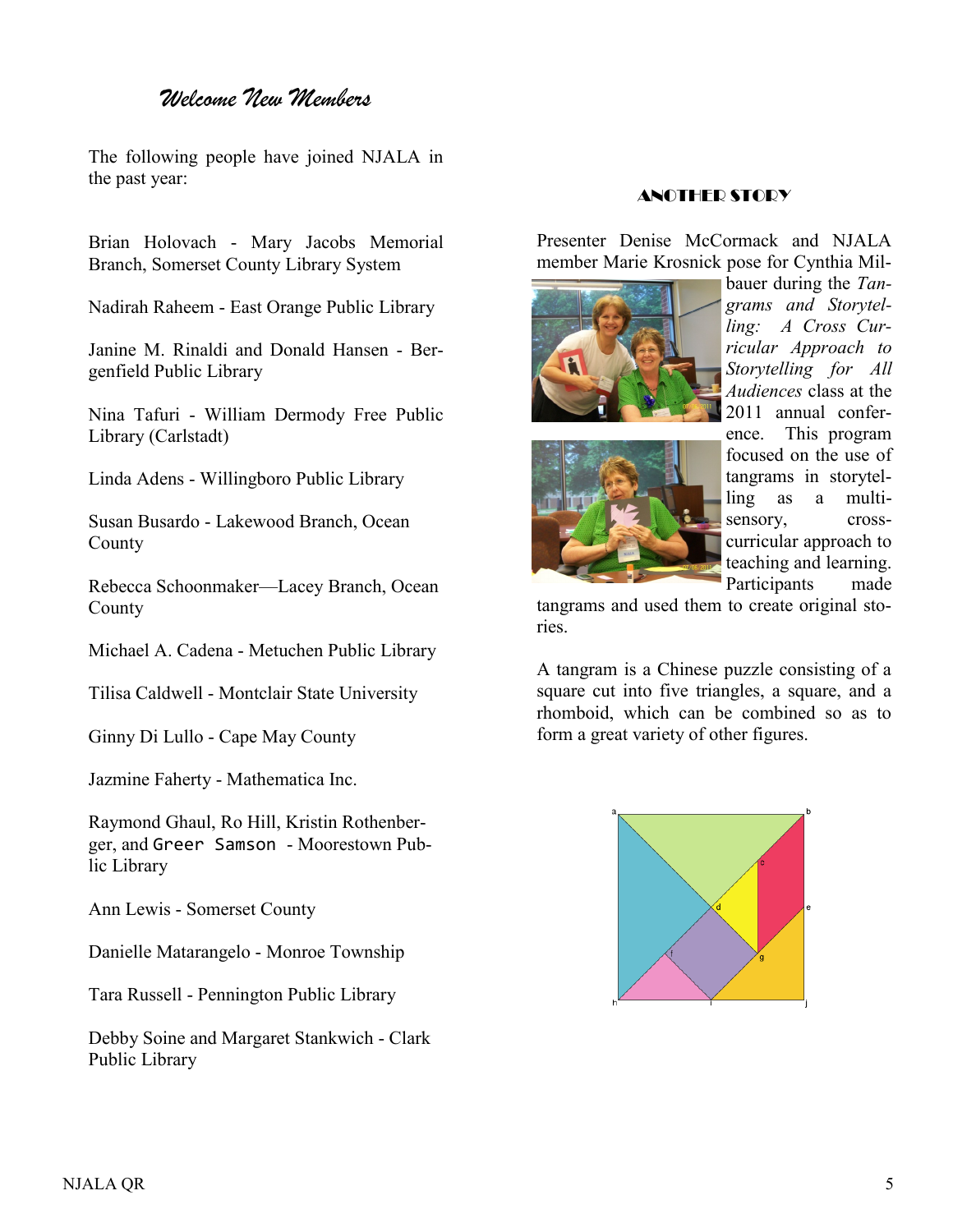## Best Kept Secret

The **group** cards from the Tabletop Surveys include "How has your library or other facility overcome budget cuts, short supply lists, or staff shortages to keep the doors open and bring in more patrons?"

We've been reaching out to our local community college for interns to help in our children's room. We've found people with creative program skills to decorate the room and entertain the children.

We have a partnership with Youth Advocate Program, which pays a youth for 10 hours of work at the library as a page. Experience Works is a program that pays a senior citizen for 20 hours of work at the library as an adult page.

#### We partner with Thomas Edison College.

To overcome cuts we had our hours cut on Wednesday nights, but we are able to be open on Saturdays. Our local support comes from our wonderful Friends of the Library, who raise money through two large book sales each year. High school Key Club members help younger students with their homework.

Cross training allows people to do different jobs. Then they can fill in where and when needed.

When I get a rude patron I treat him/her in the way I hope they would treat me. We survive the budget cuts by cutting full-time positions to part-time. Part-timers are gaining more of the payroll, but they are losing benefits. Patrons get upset, but we remain kind and patient.

Our library has laid off one part-time librarian and has cut hours that pages work. We don't order as much as we used to. We don't have to worry about patron shortage; they keep coming no matter what happens.

#### Because of budget cuts we have cut programs, book purchases, and staff.

Sharing staff among departments has helped. When one department is short staffed we lend out a staff member to help in that department. We offer free movies every Friday, and we offer free classes, such as computer usage and e-mail plus, to our patrons. In December we have fun classes.

We have active volunteers from among our most frequent patrons.

A low cost program idea is to invite all of your fans of Pokémon, Magic, the Gathering, etc. for a Collectable Card Game Show & Swap Meet. Everyone may bring their card binders, show off their prize cards, and wheel and deal. Set up a few play tables—maybe a championship ladder.

We've consolidated a lot of jobs. We also took a full-time slot and replaced it with two parttime positions. We've tried more community outreach—band students, recital students, local authors, who volunteer to come in and do a free program.

Our main branch has gotten family passes for several area or local museums and other attractions from its Library Friends Association. Patrons may come to the main library and sign out the passes for three days. No reservations or requests are allowed.

We have had about half of our staff leave, since reopening 4 years ago. Budget freezes have kept us from replacing anyone in over 2 years. We have been able to hire student pages, who have been trained to assist in the Circulation Department.

Our Friends of the Library support our summer children's program. We have had a good response of student volunteers to man a table to sign up children for independent summer reading and to process their prizes as they complete requirements.

Ed. note:

It looks like Friends of the Library has been an invaluable group for many libraries during these hard times. The Friends group at my library has been in existence for many decades. They have weekly book sales and have been champing at the bit to get back in "business" since the explosion of May 3, 2010. Over the years they have supported the library by doing many tasks great and small and have been responsible for many of our successful programs and fundraisers. We think our Friends are the best! Please let us know about what your Friends have been doing for and with you.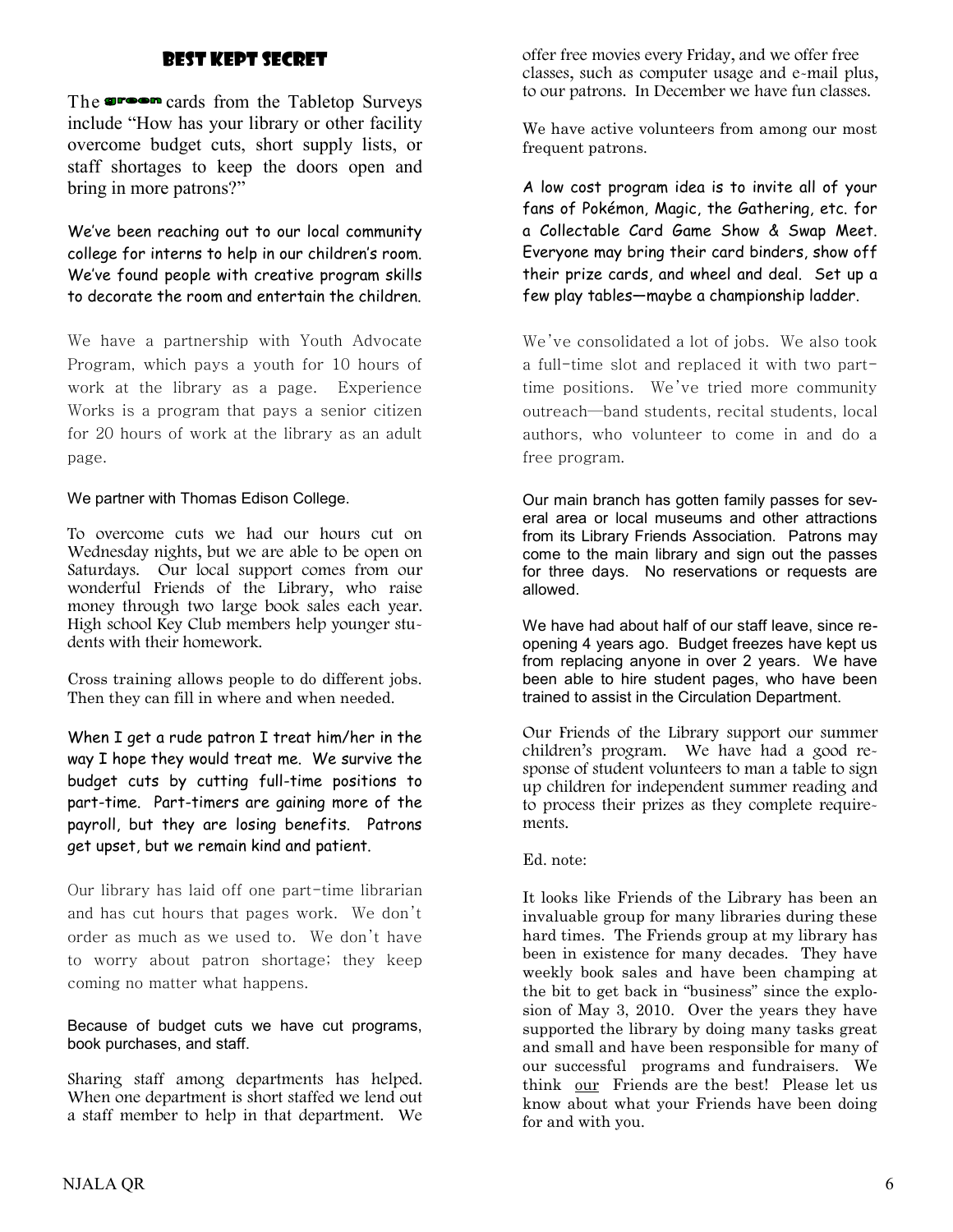#### **Spotlight on the Winners**

Each year at the conference of the New Jersey Association of Library Assistants the NJALA Recognition and Kehnast awards are presented.

The NJALA Recognition Award is given to a dedicated Director, Trustee, or Librarian in a New Jersey Library or Libraries, who encourages and supports participation in career development or activities for library assistants in New Jersey.

The winner of this year's NJALA Recognition Award is one of our strong supporters and long -time conference presenter Joanne P. Roukens. Joanne is the Assistant Director for Library Link NJ and manages the statewide continuing educational program. Library Link NJ provides resources, services, expertise, and continuing education programs to libraries throughout the state of New Jersey. Joanne was the Executive Director of Highlands Regional Library Cooperative (HRLC), the regional cooperative of North Jersey that preceded Library Link NJ. Before coming to HRLC in March 2000, she was with the Morris County Library for 14 years. Joanne has earned a Certificate in Training from the New Jersey Department of Personnel and was the co -coordinator of the New Jersey Train-the-Trainers Program from 2001-2005. She is a member of the New Jersey Library Association (NJLA) and the American Library Association (ALA). Joanne was the New Jersey Library Association's 2007 Librarian of the Year. In addition to presenting customer service workshops, Joanne does a keynote style talk, called "Conversation and Connection: Focusing on the Customer." She also conducts workshops on presentation skills, valuing libraries with her colleague Robert Lackie of Rider University, how to power up your library instruction, teaching methods and facilitation skills. Joanne is also a licensed trainer for True Colors, a highly effective personality and communications tool.

The Kehnast Award is given to a dedicated library assistant in a New Jersey Library who has made a significant contribution to the profession or to his/her library and actively participates in career development or activities in New Jersey. This award is named for AnnaMarie Kehnast who served as President and Liaison of NJALA.

The 2011 winner of the Kehnast award is Barbara Ward. Barbara has been employed by Seton Hall University for the last 18 years and is the Supervisor of Interlibrary Loans at Walsh Library. She was President of NJALA in 2006 and 2009, and also served two terms as Vice President/President Elect and as Immediate Past President. Barbara has been on the Executive board of NJALA since 2005 and has been an active member of NJALA since 2004. She is currently Corresponding Secretary of NJALA. Barbara has been married for many years to her husband Michael and is the proud grandmother of two grandchildren and mother of two married daughters.



Each year we offer a scholarship award, named in honor of the first President and longtime supporter of NJALA. For the second time in a row this year the Rita Hilbert Scholarship was not awarded. Please consider applying or encouraging another NJALA member to apply for this monetary award next year. This scholarship is offered to a library support staff person who would like to pursue a degree or certificate program that enhances work skills.